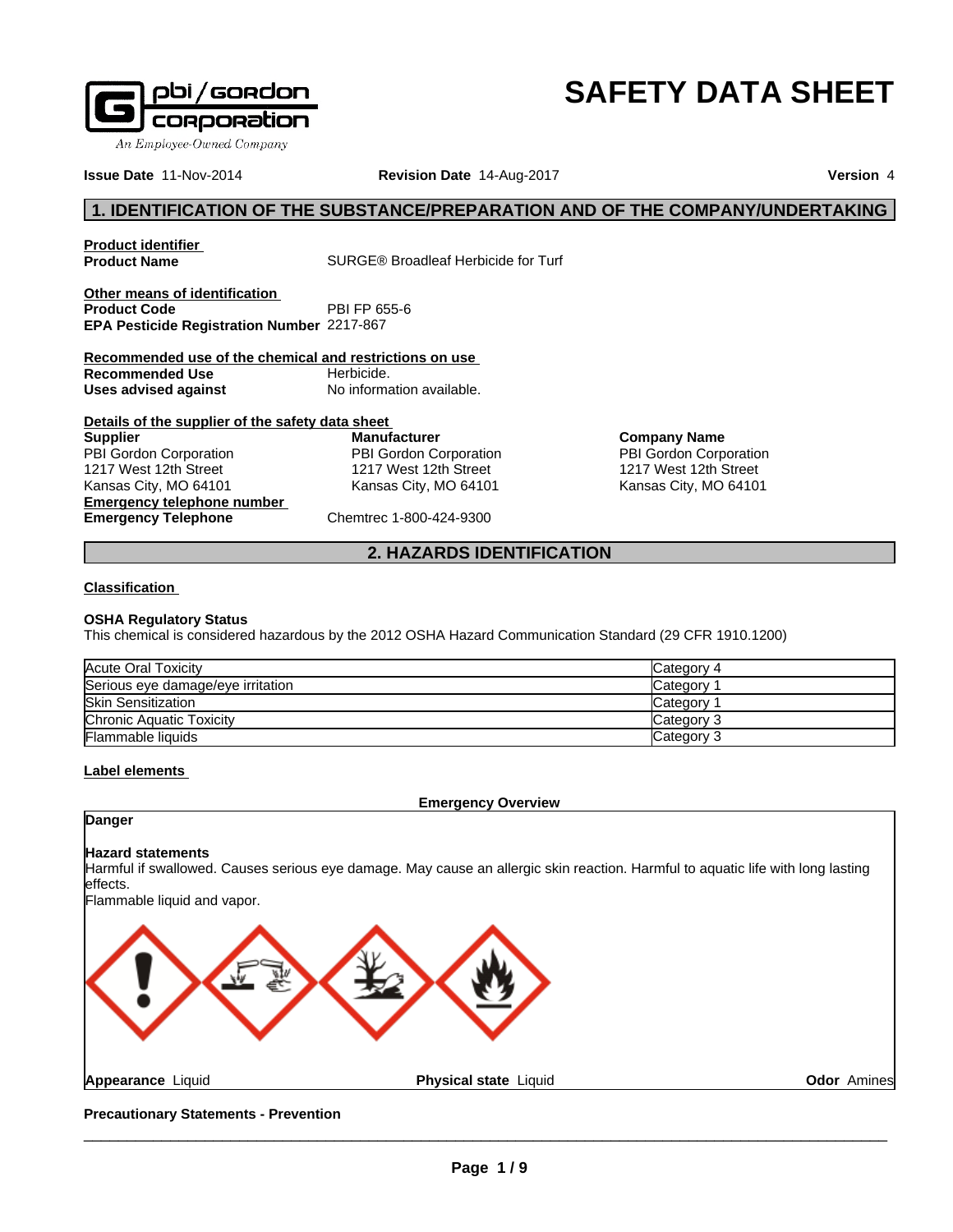- Wash face, hands and any exposed skin thoroughly after handling
- Do not eat, drink or smoke when using this product
- Wear protective gloves/protective clothing/eye protection/face protection
- Avoid breathing dust/fume/gas/mist/vapors/spray
- Contaminated work clothing should not be allowed out of the workplace
- Avoid release to the environment
- Keep away from heat/sparks/open flames/hot surfaces. No smoking
- Keep container tightly closed

#### **Precautionary Statements - Response**

- IF IN EYES: Rinse cautiously with water for several minutes. Remove contact lenses, if present and easy to do. Continue rinsing
- If skin irritation or rash occurs: Get medical advice/attention
- Wash contaminated clothing before reuse
- IF ON SKIN (or hair): Remove/Take off immediately all contaminated clothing. Rinse skin with water/shower
- IF SWALLOWED: Call a POISON CENTER or doctor/physician if you feel unwell
- Rinse mouth
- In case of fire: Use CO2, dry chemical, or foam for extinction

#### **Precautionary Statements - Storage**

• Store in a well-ventilated place. Keep cool

#### **Precautionary Statements - Disposal**

• Dispose of contents/container to an approved waste disposal plant

#### **Hazards not otherwise classified (HNOC)**

Have the product label with you when calling a poison control center or doctor or going in for treatment. You may also contact 1-877-800-5556 for emergency medical treatment advice.

The low flash point of this product is due to a minor component in the mixture. Based on independent laboratory testing of similar products, this product would not sustain combustion as specified in DOT Regulation 49 CFR 173 Appendix H; however OSHA HCS 2012 flammable classifications are solely based on tested mixture flash points and boiling points.

#### **Other Information**

### **3. COMPOSITION/INFORMATION ON INGREDIENTS**

| <b>Chemical Name</b>      | <b>CAS. Number</b> | Weight % |
|---------------------------|--------------------|----------|
| 2,4-D, dimethylamine salt | 2008-39-1          | 18.79    |
| MCPP-p Dimethylamine Salt | 66423-09-4         | 6.8      |
| Dimethylamine dicamba     | 2300-66-5          | 3.02     |
| Sulfentrazone             | 122836-35-5        | 0.67     |

\* The exact percentage (concentration) of composition has been withheld as a trade secret

#### **4. FIRST AID MEASURES**

| In case of accident or unwellness, seek medical advice immediately (show directions for<br>use or safety data sheet if possible). If symptoms persist, call a physician. |
|--------------------------------------------------------------------------------------------------------------------------------------------------------------------------|
| Rinse immediately with plenty of water, also under the eyelids, for at least 15 minutes. Keep<br>eye wide open while rinsing. If symptoms persist, call a physician.     |
| Wash off immediately with soap and plenty of water while removing all contaminated<br>clothes and shoes. If skin irritation persists, call a physician.                  |
| Remove to fresh air. If not breathing, give artificial respiration. If breathing is difficult, give<br>oxygen. If symptoms persist, call a physician.                    |
|                                                                                                                                                                          |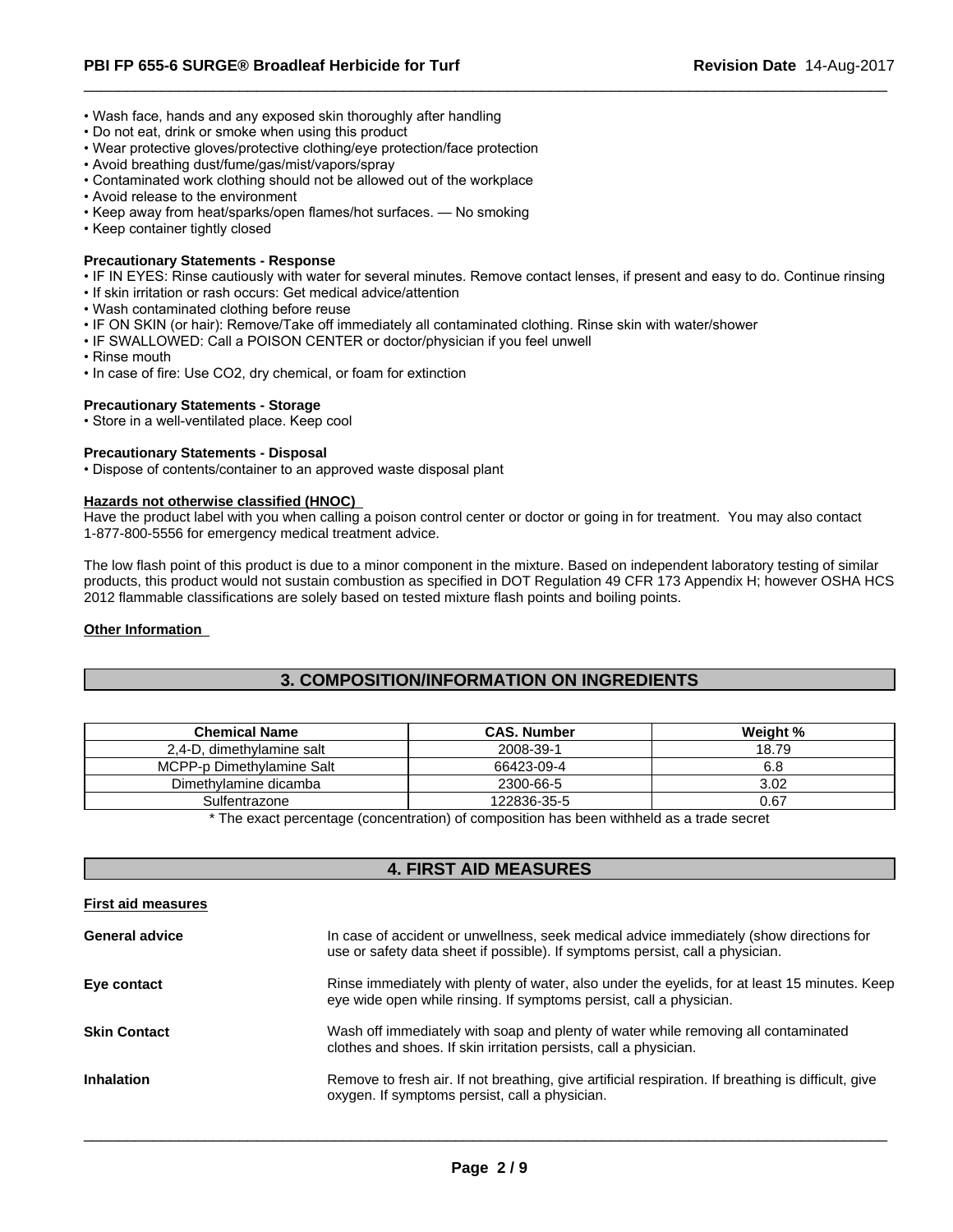| <b>Ingestion</b>                                            | Do NOT induce vomiting. Never give anything by mouth to an unconscious person. Call a<br>physician immediately.                                                                                                                                                                                                                                                                                                           |
|-------------------------------------------------------------|---------------------------------------------------------------------------------------------------------------------------------------------------------------------------------------------------------------------------------------------------------------------------------------------------------------------------------------------------------------------------------------------------------------------------|
| Self-protection of the first aider                          | Use personal protective equipment as required.                                                                                                                                                                                                                                                                                                                                                                            |
| Most important symptoms and effects, both acute and delayed |                                                                                                                                                                                                                                                                                                                                                                                                                           |
| <b>Symptoms</b>                                             | No information available.                                                                                                                                                                                                                                                                                                                                                                                                 |
|                                                             | Indication of any immediate medical attention and special treatment needed                                                                                                                                                                                                                                                                                                                                                |
| Note to physicians                                          | Product is a corrosive material. Use of gastric lavage or emesis is contraindicated.<br>Possible perforation of stomach or esophagus should be investigated. Do not give<br>chemical antidotes. Asphyxia from glottal edema may occur. Marked decrease in blood<br>pressure may occur with moist rales, frothy sputum, and high pulse pressure. Treat<br>symptomatically. May cause sensitization of susceptible persons. |

### **5. FIRE-FIGHTING MEASURES**

#### **Suitable extinguishing media**

Use extinguishing measures that are appropriate to local circumstances and the surrounding environment. Water spray, carbon dioxide (CO2), dry chemical, alcohol-resistent foam.

#### **Specific hazards arising from the chemical**

The product causes burns of eyes, skin and mucous membranes. Thermal decomposition can lead to release of irritating and toxic gases and vapors. In the event of fire and/or explosion do not breathe fumes. May cause sensitization by inhalation and skin contact. Thermal decomposition can lead to release of irritating and toxic gases and vapors.

#### **Explosion data**

**Sensitivity to Mechanical Impact** None. **Sensitivity to Static Discharge** None.

#### **Protective equipment and precautions for firefighters**

As in any fire, wear self-contained breathing apparatus pressure-demand, MSHA/NIOSH (approved or equivalent) and full protective gear.

### **6. ACCIDENTAL RELEASE MEASURES**

#### **Personal precautions, protective equipment and emergency procedures**

| <b>Personal precautions</b>                          | Use personal protective equipment as required. Avoid contact with eyes and skin. Evacuate<br>personnel to safe areas. Keep people away from and upwind of spill/leak.                                                                                                                |  |
|------------------------------------------------------|--------------------------------------------------------------------------------------------------------------------------------------------------------------------------------------------------------------------------------------------------------------------------------------|--|
| <b>Environmental precautions</b>                     |                                                                                                                                                                                                                                                                                      |  |
| <b>Environmental precautions</b>                     | Prevent entry into waterways, sewers, basements or confined areas. Do not flush into<br>surface water or sanitary sewer system. Prevent further leakage or spillage if safe to do so.<br>Prevent product from entering drains. See Section 12 for additional ecological information. |  |
| Methods and material for containment and cleaning up |                                                                                                                                                                                                                                                                                      |  |
| <b>Methods for containment</b>                       | Prevent further leakage or spillage if safe to do so.                                                                                                                                                                                                                                |  |
| Methods for cleaning up                              | Soak up with inert absorbent material. Prevent product from entering drains. After cleaning,<br>flush away traces with water. Pick up and transfer to properly labeled containers. Dam up.<br>Take up mechanically, placing in appropriate containers for disposal.                  |  |

#### **7. HANDLING AND STORAGE**

#### **Precautions for safe handling**

**Advice on safe handling** Use personal protective equipment as required.Ensure adequate ventilation, especially in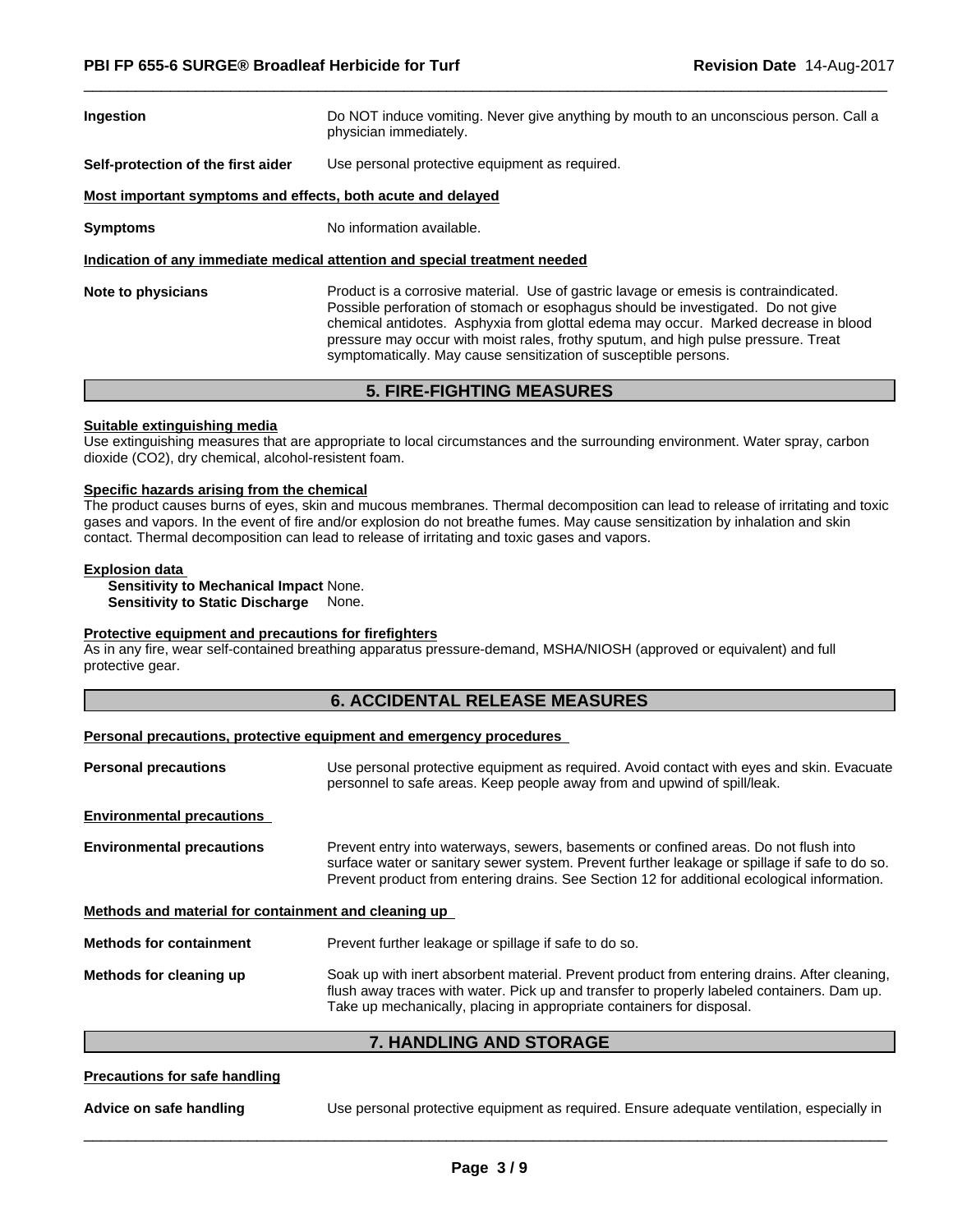confined areas. Avoid contact with skin and eyes. In case of insufficient ventilation, wear suitable respiratory equipment. Use only with adequate ventilation and in closed systems.

#### **Conditions for safe storage, including any incompatibilities**

| <b>Storage Conditions</b> | Keep out of the reach of children. Keep container tightly closed. Keep containers tightly<br>closed in a cool, well-ventilated place. Keep in properly labeled containers. |
|---------------------------|----------------------------------------------------------------------------------------------------------------------------------------------------------------------------|
| Incompatible materials    | Incompatible with strong acids and bases. Incompatible with oxidizing agents.                                                                                              |

### **8. EXPOSURE CONTROLS/PERSONAL PROTECTION**

#### **Control parameters**

### **Exposure Guidelines**

| <b>Chemical Name</b>                                                  | <b>ACGIH TLV</b>                                                                                                                                                                                                                                                                                                                 | <b>OSHA PEL</b>          | <b>NIOSH IDLH</b>                                                                                                                                                                       |
|-----------------------------------------------------------------------|----------------------------------------------------------------------------------------------------------------------------------------------------------------------------------------------------------------------------------------------------------------------------------------------------------------------------------|--------------------------|-----------------------------------------------------------------------------------------------------------------------------------------------------------------------------------------|
| 2,4-D, dimethylamine salt<br>2008-39-1                                | TWA: 10 mg/m <sup>3</sup> inhalable fraction<br>`S                                                                                                                                                                                                                                                                               | TWA: $10 \text{ mg/m}^3$ | IDLH: 10 mg/m <sup>3</sup> , TWA: 10 mg/m <sup>3</sup>                                                                                                                                  |
| NIOSH IDLH Immediately Dangerous to Life or Health                    |                                                                                                                                                                                                                                                                                                                                  |                          |                                                                                                                                                                                         |
| <b>Other Information</b>                                              | (11th Cir., 1992).                                                                                                                                                                                                                                                                                                               |                          | Vacated limits revoked by the Court of Appeals decision in AFL-CIO v. OSHA, 965 F.2d 962                                                                                                |
| Appropriate engineering controls                                      |                                                                                                                                                                                                                                                                                                                                  |                          |                                                                                                                                                                                         |
| <b>Engineering Controls</b>                                           | Local and General Ventilation.                                                                                                                                                                                                                                                                                                   |                          |                                                                                                                                                                                         |
|                                                                       | When handlers use closed systems, enclosed cabs, or aircraft in a manner that meets the<br>requirements listed in the Worker Protection Standard (WPS) for agricultural pesticides [40<br>CFR 170.240(d)(4-6)], the handler PPE requirements may be reduced or modified as<br>specified in the WPS.                              |                          |                                                                                                                                                                                         |
| Individual protection measures, such as personal protective equipment |                                                                                                                                                                                                                                                                                                                                  |                          |                                                                                                                                                                                         |
| <b>Eye/face protection</b>                                            | Tight sealing safety goggles. Face protection shield.                                                                                                                                                                                                                                                                            |                          |                                                                                                                                                                                         |
| Skin and body protection                                              | Wear impervious protective clothing, including boots, gloves, lab coat, apron or coveralls,<br>as appropriate, to prevent skin contact.                                                                                                                                                                                          |                          |                                                                                                                                                                                         |
| <b>Respiratory protection</b>                                         | If exposure limits are exceeded or irritation is experienced, NIOSH/MSHA approved<br>respiratory protection should be worn. Positive-pressure supplied air respirators may be<br>required for high airborne contaminant concentrations. Respiratory protection must be<br>provided in accordance with current local regulations. |                          |                                                                                                                                                                                         |
| <b>General Hygiene Considerations</b>                                 | When using do not eat, drink or smoke. Wash contaminated clothing before reuse. Keep<br>allowed out of the workplace. Regular cleaning of equipment, work area and clothing is<br>and wash it before reuse. Wear suitable gloves and eye/face protection.                                                                        |                          | away from food, drink and animal feeding stuffs. Contaminated work clothing should not be<br>recommended. Avoid contact with skin, eyes or clothing. Take off all contaminated clothing |

### **9. PHYSICAL AND CHEMICAL PROPERTIES**

### **Information on basic physical and chemical properties**

| <b>Physical state</b><br>Appearance<br><b>Color</b>                                           | Liquid<br>Liquid<br><b>Brown</b>                  | Odor<br><b>Odor threshold</b> | Amines<br>No information available |
|-----------------------------------------------------------------------------------------------|---------------------------------------------------|-------------------------------|------------------------------------|
| <b>Property</b><br>pH<br><b>Melting point/freezing point</b><br>Boiling point / boiling range | Values<br>7.5-9.0<br>$<$ 35 °F<br>100 °C / 212 °F | Remarks • Method              |                                    |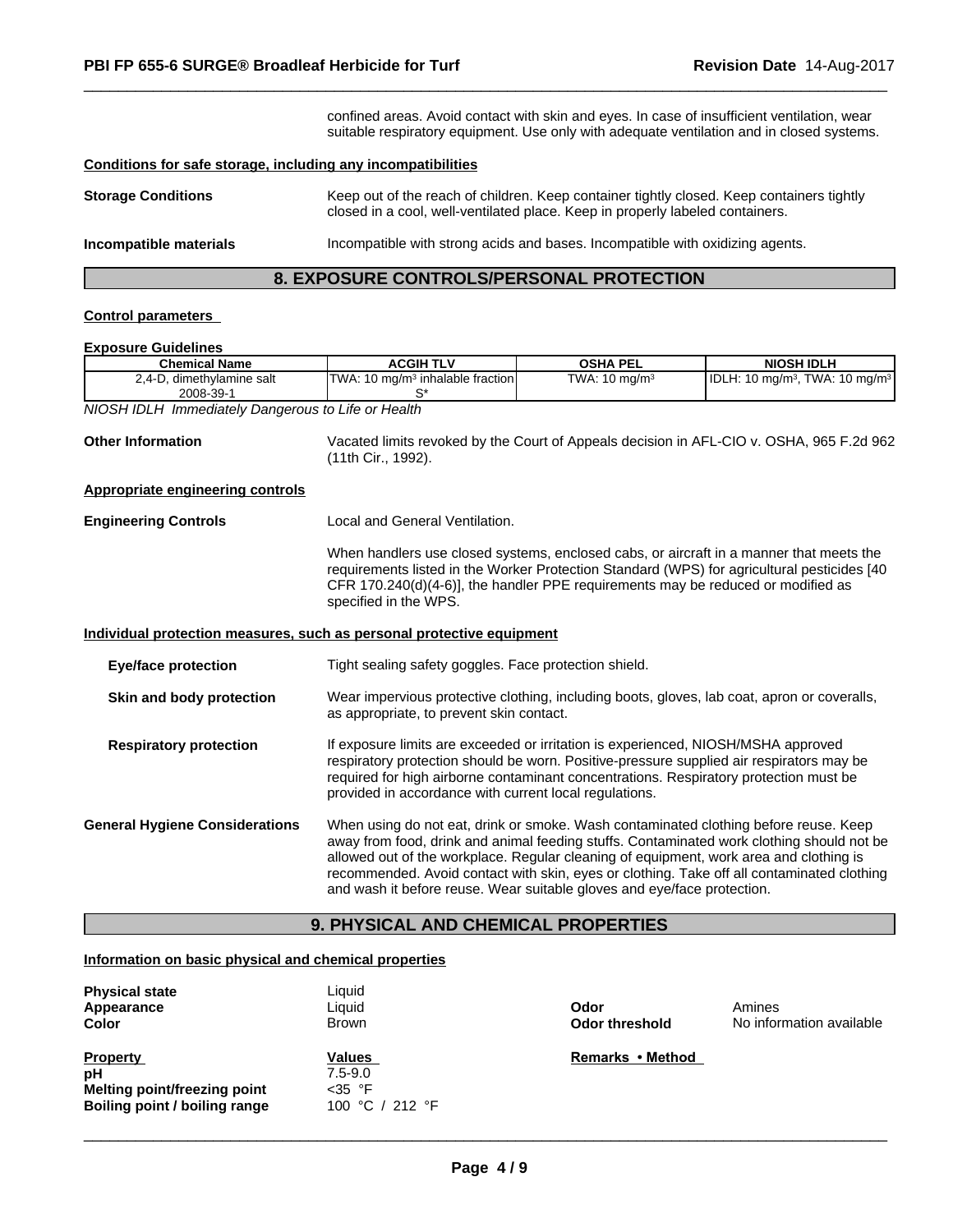| Flash point                      | 57 °C 7 135 °F           |
|----------------------------------|--------------------------|
| <b>Evaporation rate</b>          | 1 >                      |
| Flammability (solid, gas)        | No information available |
| <b>Flammability Limit in Air</b> |                          |
| <b>Upper flammability limit:</b> | No information available |
| Lower flammability limit:        | No information available |
| Vapor pressure                   | $<$ 17 mm Hq             |
| Vapor density                    | >1                       |
| <b>Specific Gravity</b>          | 1.097                    |
| <b>Water solubility</b>          | Soluble in water         |
| Solubility in other solvents     | No information available |
| <b>Partition coefficient</b>     | No information available |
| <b>Autoignition temperature</b>  | No information available |
| <b>Decomposition temperature</b> | No information available |
| <b>Oxidizing properties</b>      | No information available |

57 °C / 135 °F **Pensky-Martens Closed Cup (PMCC)** 

#### **Other Information**

**Density** 9.13 pounds/gallon

### **10. STABILITY AND REACTIVITY**

#### **Reactivity**

No data available

### **Chemical stability**

Stable.

#### **Possibility of Hazardous Reactions**

None under normal processing.

#### **Hazardous polymerization**

Will not occur.

#### **Conditions to avoid**

Exposure to air or moisture over prolonged periods. Keep from freezing.

#### **Incompatible materials**

Incompatible with strong acids and bases. Incompatible with oxidizing agents.

### **Hazardous Decomposition Products**

Thermal decomposition can lead to release of irritating and toxic gases and vapors.

#### **11. TOXICOLOGICAL INFORMATION**

#### **Information on likely routes of exposure**

**Product Information**

**Inhalation Inhalation I**rritant, moderate respiratory.

**Eye contact** Severely irritating to eyes.

**Skin Contact** Moderate skin irritation.

**Ingestion** May cause irritation.

| <b>Chemical Name</b>                     | Oral LD50                         | Dermal LD50             | <b>Inhalation LC50</b> |
|------------------------------------------|-----------------------------------|-------------------------|------------------------|
| 2,4-D, dimethylamine salt<br>l 2008-39-1 | $= 625$ mg/kg (Rat)               | $= 2115$ mg/kg (Rabbit) |                        |
| Dimethylamine dicamba                    | $= 1267$ mg/kg (Rat) = 2629 mg/kg | $> 2$ g/kg (Rabbit)     |                        |
| 2300-66-5                                | Rat )                             |                         |                        |
| Sulfentrazone                            | > 2855 mg/kg (Rat)                |                         |                        |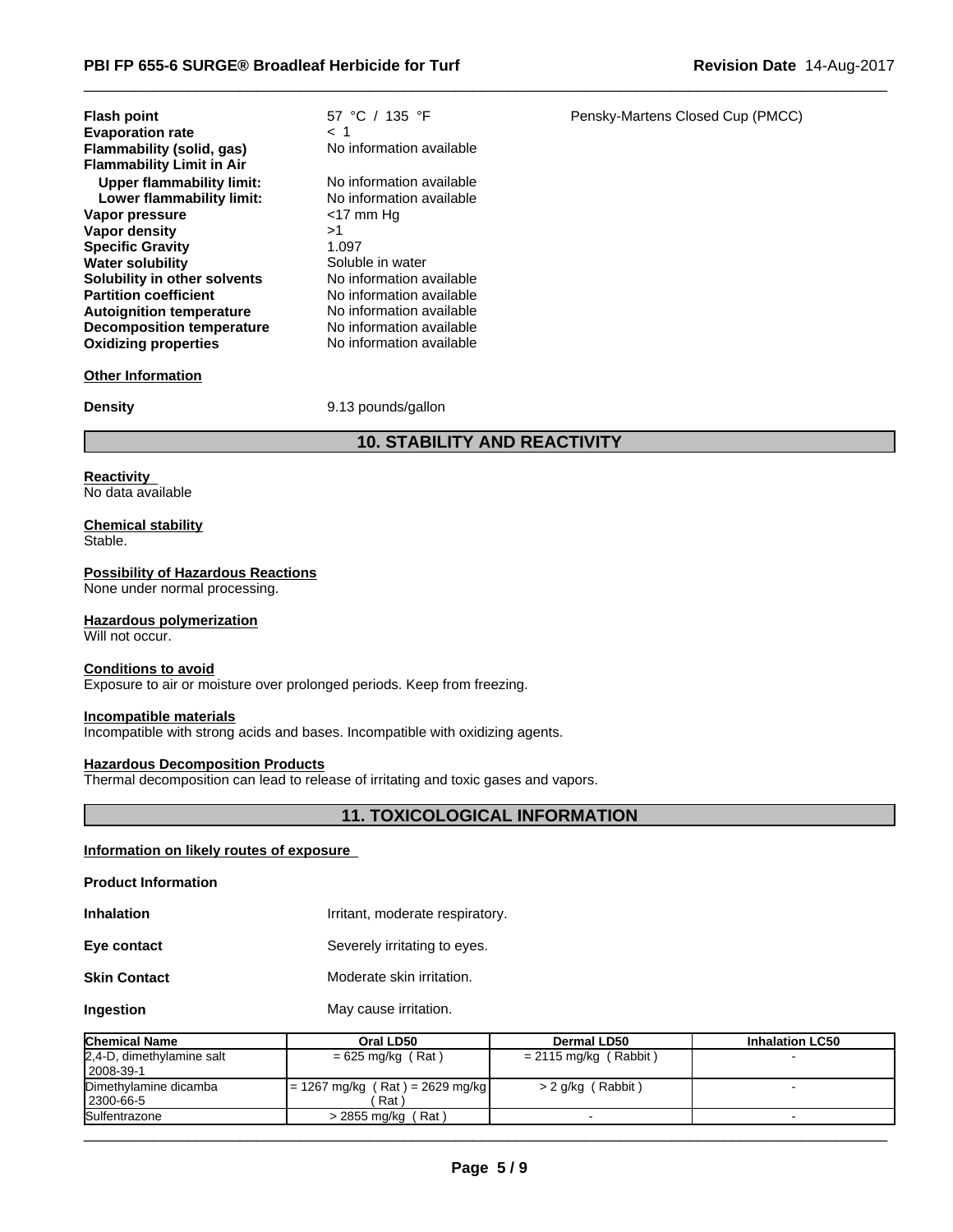| 10000000000<br>∕∠opo-35-5<br>. |  |  |
|--------------------------------|--|--|
|                                |  |  |

#### **Information on toxicological effects**

**Symptoms** No information available.

#### **Delayed and immediate effects as well as chronic effects from short and long-term exposure**

| <b>Sensitization</b>   | No information available.                                                                                                                                                                                                                                                                                                                                                                                                                                                                                                                                            |
|------------------------|----------------------------------------------------------------------------------------------------------------------------------------------------------------------------------------------------------------------------------------------------------------------------------------------------------------------------------------------------------------------------------------------------------------------------------------------------------------------------------------------------------------------------------------------------------------------|
| Germ cell mutagenicity | No information available.                                                                                                                                                                                                                                                                                                                                                                                                                                                                                                                                            |
| Carcinogenicity        | The International Agency for Research on Cancer (IARC) lists chlorophenoxy herbicides in<br>its Group 2B (limited evidence for Carcinogenicity in humans.) The US EPA has given the<br>chlorophenoxy Herbicides 2.4-D, 2.4-DP, MCPP, and MCPA a Class D classification (not<br>classifiable as to human carcinogenicity.) More current 2,4-D lifetime feeding studies in rats<br>and mice did not show carcinogenic effects and a recent World Health Organization (WHO)<br>review of 2.4-D toxicology has concluded that 2.4-D is not a carcinogen. The table below |
|                        | indicates whether each agency has listed any ingredient as a carcinogen.                                                                                                                                                                                                                                                                                                                                                                                                                                                                                             |

| <b>Chemical Name</b>                    | <b>ACGIH</b> | <b>IARC</b> | <b>NTP</b> | <b>OSHA</b> |
|-----------------------------------------|--------------|-------------|------------|-------------|
| 2,4-D, dimethylamine salt<br>2008-39-1  |              | Group 2B    |            |             |
| MCPP-p Dimethylamine Salt<br>66423-09-4 |              | Group 2B    |            |             |

*IARC (International Agency for Research on Cancer)*

|  | Group 2B - Possibly Carcinogenic to Humans |
|--|--------------------------------------------|
|--|--------------------------------------------|

| <b>U</b> U U LU – I USSIDIY UGIUINUQUIIIU IU HUIHUHS |                                                                                                                                                                                                                                                                                                                                                                                                 |
|------------------------------------------------------|-------------------------------------------------------------------------------------------------------------------------------------------------------------------------------------------------------------------------------------------------------------------------------------------------------------------------------------------------------------------------------------------------|
| <b>Reproductive toxicity</b>                         | No information available.                                                                                                                                                                                                                                                                                                                                                                       |
| <b>STOT - single exposure</b>                        | No information available.                                                                                                                                                                                                                                                                                                                                                                       |
| <b>STOT - repeated exposure</b>                      | No information available.                                                                                                                                                                                                                                                                                                                                                                       |
| <b>Chronic toxicity</b>                              | Chronic exposure to corrosive fumes/gases may cause erosion of the teeth followed by jaw<br>necrosis. Bronchial irritation with chronic cough and frequent attacks of pneumonia are<br>common. Gastrointestinal disturbances may also be seen. Avoid repeated exposure.<br>Possible risk of irreversible effects. Repeated contact may cause allergic reactions in very<br>susceptible persons. |
| <b>Target Organ Effects</b>                          | Eyes, Respiratory system, Skin.                                                                                                                                                                                                                                                                                                                                                                 |
| <b>Aspiration hazard</b>                             | No information available.                                                                                                                                                                                                                                                                                                                                                                       |
| Numerical measures of toxicity - Product Information |                                                                                                                                                                                                                                                                                                                                                                                                 |
| <b>Unknown Toxicity</b>                              | 7 % of the mixture consists of ingredient(s) of unknown toxicity                                                                                                                                                                                                                                                                                                                                |

**Oral LD50** < 2000 mg/kg

**The following values are calculated based on chapter 3.1 of the GHS document**

| ATEmix (dermal)                      | 30209 mg/kg |
|--------------------------------------|-------------|
| <b>ATEmix (inhalation-gas)</b>       | 5422 mg/L   |
| <b>ATEmix (inhalation-dust/mist)</b> | 11.6 ma/L   |

**12. ECOLOGICAL INFORMATION**

#### **Ecotoxicity**

Harmful to aquatic life with long lasting effects

8% of the mixture consists of components(s) of unknown hazards to the aquatic environment

#### **Persistence and degradability**

No information available.

### **Bioaccumulation**

No information available.

#### **Other adverse effects**

No information available

#### **13. DISPOSAL CONSIDERATIONS**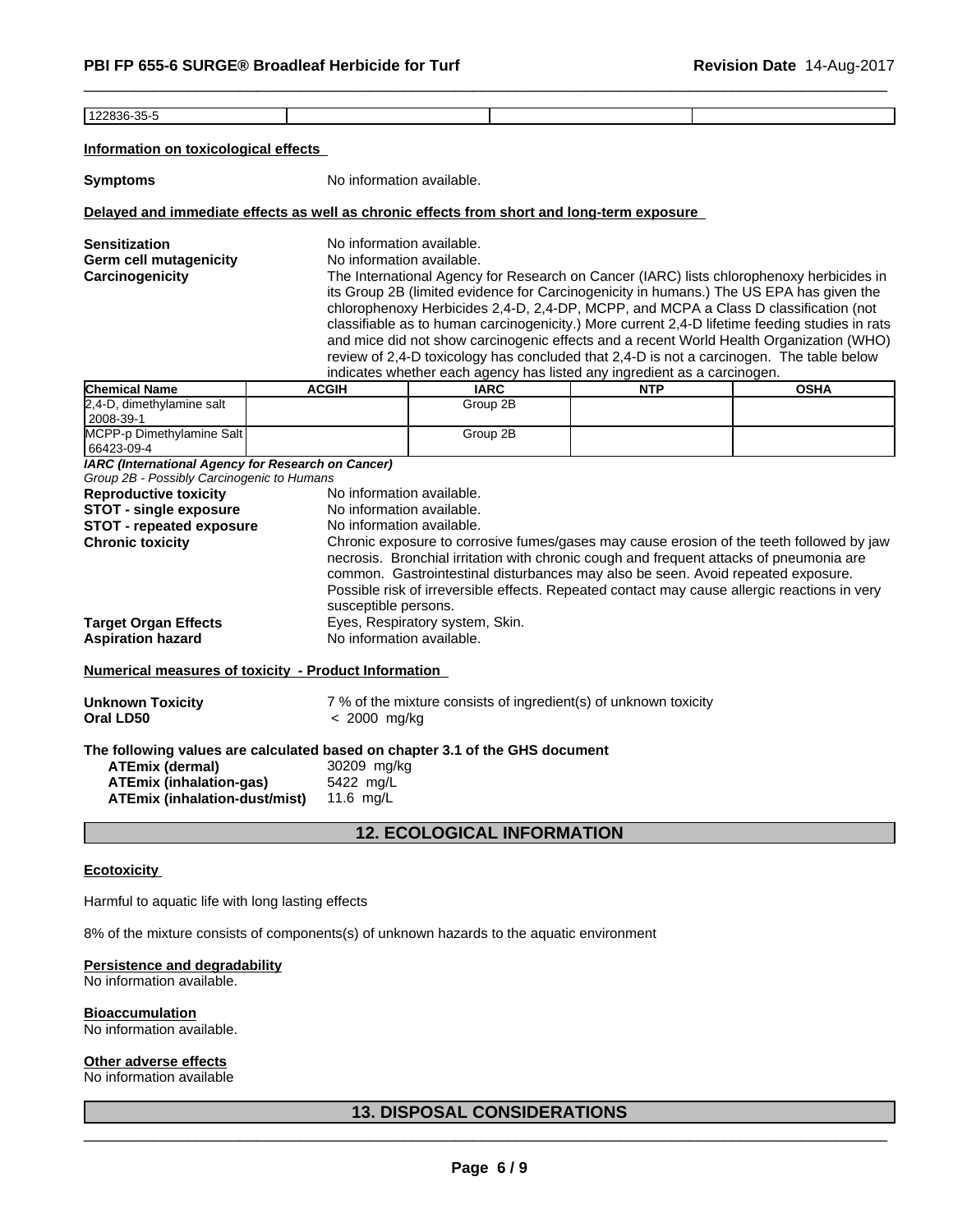| Waste treatment methods       |                                                                                                                                                                                                                                                                            |  |  |  |  |
|-------------------------------|----------------------------------------------------------------------------------------------------------------------------------------------------------------------------------------------------------------------------------------------------------------------------|--|--|--|--|
| Disposal of wastes            | Disposal should be in accordance with applicable regional, national and local laws and<br>regulations.                                                                                                                                                                     |  |  |  |  |
| <b>Contaminated packaging</b> | Do not reuse container.                                                                                                                                                                                                                                                    |  |  |  |  |
| <b>US EPA Waste Number</b>    | U240 D001 See Section 2: Hazards not otherwise classified (HNOC)                                                                                                                                                                                                           |  |  |  |  |
|                               | <b>14. TRANSPORT INFORMATION</b>                                                                                                                                                                                                                                           |  |  |  |  |
|                               |                                                                                                                                                                                                                                                                            |  |  |  |  |
| <b>DOT</b>                    |                                                                                                                                                                                                                                                                            |  |  |  |  |
| Proper shipping name          | For package sizes less than 58.29 gallons: product is non-regulated.                                                                                                                                                                                                       |  |  |  |  |
| <b>Description</b>            | For package sizes 58.29 gallons or greater: UN3082, Environmentally Hazardous<br>Substances, Liquid, N.O.S., 9, PGIII, RQ (2,4-D)<br>The following guidelines apply for domestic ground transport. If shipping by air or ocean,<br>please contact our Transportation Dept. |  |  |  |  |
|                               | PESTICIDES, NOI, INCLUDING DEFOLIANTS, FUNGICIDES, HERBICIDES, OR<br><b>INSECTICIDES</b><br>NMFC 155050-6                                                                                                                                                                  |  |  |  |  |
|                               | If shipped in bulk conatiners (greater than 119 gallons), this product is a Marine Pollutant.                                                                                                                                                                              |  |  |  |  |

When shipped as a Hazardous Material, label required is Class 9 (Miscellaneous). Placards required on bulk shipments only.

### **15. REGULATORY INFORMATION**

#### **U.S. EPA Label Information**

#### **EPA Pesticide Registration Number** 2217-867

#### **Federal Insecticide, Fungicide, Rodenticide Act Regulations**

This chemical is a pesticide product registered by the Environmental Protection Agency and is subject to certain labeling requirements under federal pesticide law. These requirements differ from the classification criteria and hazard information required for safety data sheets, and for workplace labels of non-pesticide chemicals. Following is the hazard information as required on the pesticide label:

#### **EPA Pesticide Label**

Hazards to Humans and Domestic Animals:

Danger. Keep out of the reach of children. Corrosive. Causes irreversible eye damage. Do not get in eyes, on skin or on clothing. Harmful if absorbed through skin or if swallowed.

Environmental Hazards:

This pesticide may be toxic to fish and aquatic invertebrates and may adversely affect non-target plants. Do not apply directly to water, to areas where surface water is present, or to intertidal areas below the mean high water mark. Drift and runoff may be hazardous to aquatic organisms in water adjacent to treated areas. Do not contaminate water when disposing of equipment wash waters or rinsate.

This chemical has properties and characteristics associated with chemicals detected in groundwater. The use of this chemical in areas where soils are permeable, particularly where the water table is shallow, may result in contamination. Application around a cistern or well may result in contamination of drinking water or groundwater.

#### **International Inventories**

| <b>TSCA</b>          | Not Listed |
|----------------------|------------|
| <b>DSL/NDSL</b>      | Not Listed |
| <b>EINECS/ELINCS</b> | Not Listed |
| <b>ENCS</b>          | Not Listed |
| <b>IECSC</b>         | Not Listed |
| <b>KECL</b>          | Not Listed |
| <b>PICCS</b>         | Not Listed |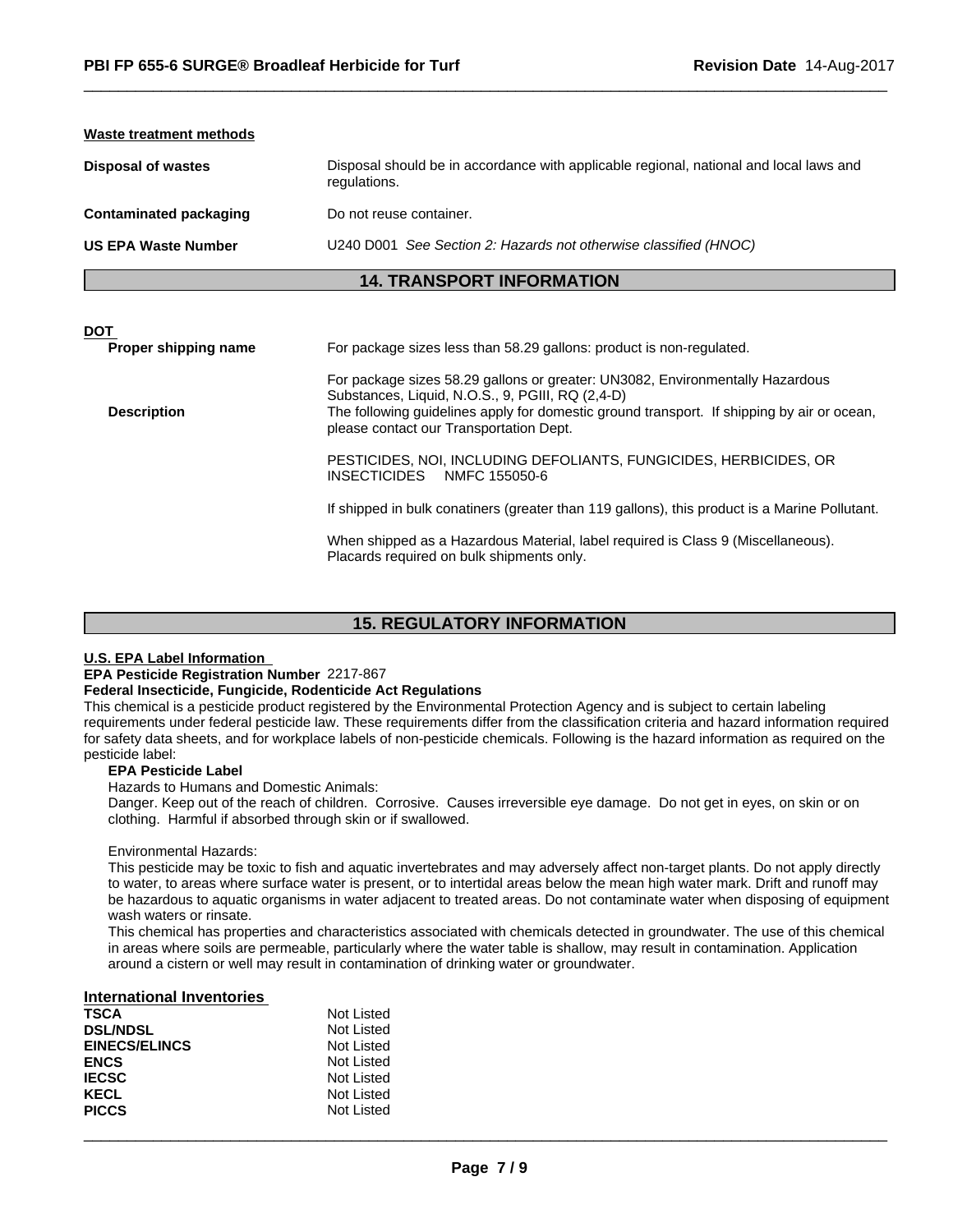**AICS** Not Listed

 **Legend:** 

 **TSCA** - United States Toxic Substances Control Act Section 8(b) Inventory

 **DSL/NDSL** - Canadian Domestic Substances List/Non-Domestic Substances List

 **EINECS/ELINCS** - European Inventory of Existing Chemical Substances/European List of Notified Chemical Substances

 **ENCS** - Japan Existing and New Chemical Substances

 **IECSC** - China Inventory of Existing Chemical Substances

 **KECL** - Korean Existing and Evaluated Chemical Substances

 **PICCS** - Philippines Inventory of Chemicals and Chemical Substances

 **AICS** - Australian Inventory of Chemical Substances

| <b>Chemical Name</b>               | <b>TCOA</b><br>งษศ | <b>DSL</b> | <b>NDSL</b> | <b>EINECS</b> | <b>ELINCS</b> | <b>ENCS</b> | IFAAA<br>ю.<br>cusu | I/T<br><b>KEUL</b> | <b>PICCS</b> | <b>AICS</b> |
|------------------------------------|--------------------|------------|-------------|---------------|---------------|-------------|---------------------|--------------------|--------------|-------------|
| , dimethylamine salt<br>$-0.4 - 1$ |                    |            |             |               |               |             |                     |                    |              |             |
| Dimethylamine dicamba              |                    |            |             |               |               |             |                     |                    |              |             |

### **US Federal Regulations**

#### **SARA 313**

Section 313 of Title III of the Superfund Amendments and Reauthorization Act of 1986 (SARA). This product contains a chemical or chemicals which are subject to the reporting requirements of the Act and Title 40 of the Code of Federal Regulations, Part 372

| ∣Name<br>Chemical                          | <br>Values<br>. hreshold<br>л<br>70 |  |  |
|--------------------------------------------|-------------------------------------|--|--|
| 2300-66-5<br>-<br>dicamba<br>Dimethylamine | $\sim$ 5.4                          |  |  |

#### **SARA 311/312 Hazard Categories**

| Acute health hazard               | Yes |  |
|-----------------------------------|-----|--|
| <b>Chronic Health Hazard</b>      | Yes |  |
| Fire hazard                       | Yes |  |
| Sudden release of pressure hazard | No  |  |
| <b>Reactive Hazard</b>            | No  |  |

#### **CWA** (Clean Water Act)

This product contains the following substances which are regulated pollutants pursuant to the Clean Water Act (40 CFR 122.21 and 40 CFR 122.42)

#### **CERCLA**

This material, as supplied, contains one or more substances regulated as a hazardous substance under the Comprehensive Environmental Response Compensation and Liability Act (CERCLA) (40 CFR 302)

| <b>Chemical Name</b>          | <b>Hazardous Substances RQs</b> | CERCLA/SARA RQ | <b>Reportable Quantity (RQ)</b> |
|-------------------------------|---------------------------------|----------------|---------------------------------|
| dimethylamine salt<br>4-<br>ັ | 100 <sub>h</sub>                |                | מם ו<br>100 lb final RQ<br>RQ.  |
| 2008-39-1                     |                                 |                | RQ 45.4 kg final RQ             |

#### **US State Regulations**

#### **U.S. State Right-to-Know Regulations**

| $\sim$<br>Name<br>emical<br>. . | <b>Now</b><br><b>LALCOU</b><br>$\sim$<br>.<br> | euchuacua | ranıa |
|---------------------------------|------------------------------------------------|-----------|-------|
| Dimethylamine dicamba           |                                                |           |       |
| 2300-66-5                       |                                                |           |       |

#### **International Regulations**

**Mexico - Grade** Moderate risk, Grade 2

### **16. OTHER INFORMATION**